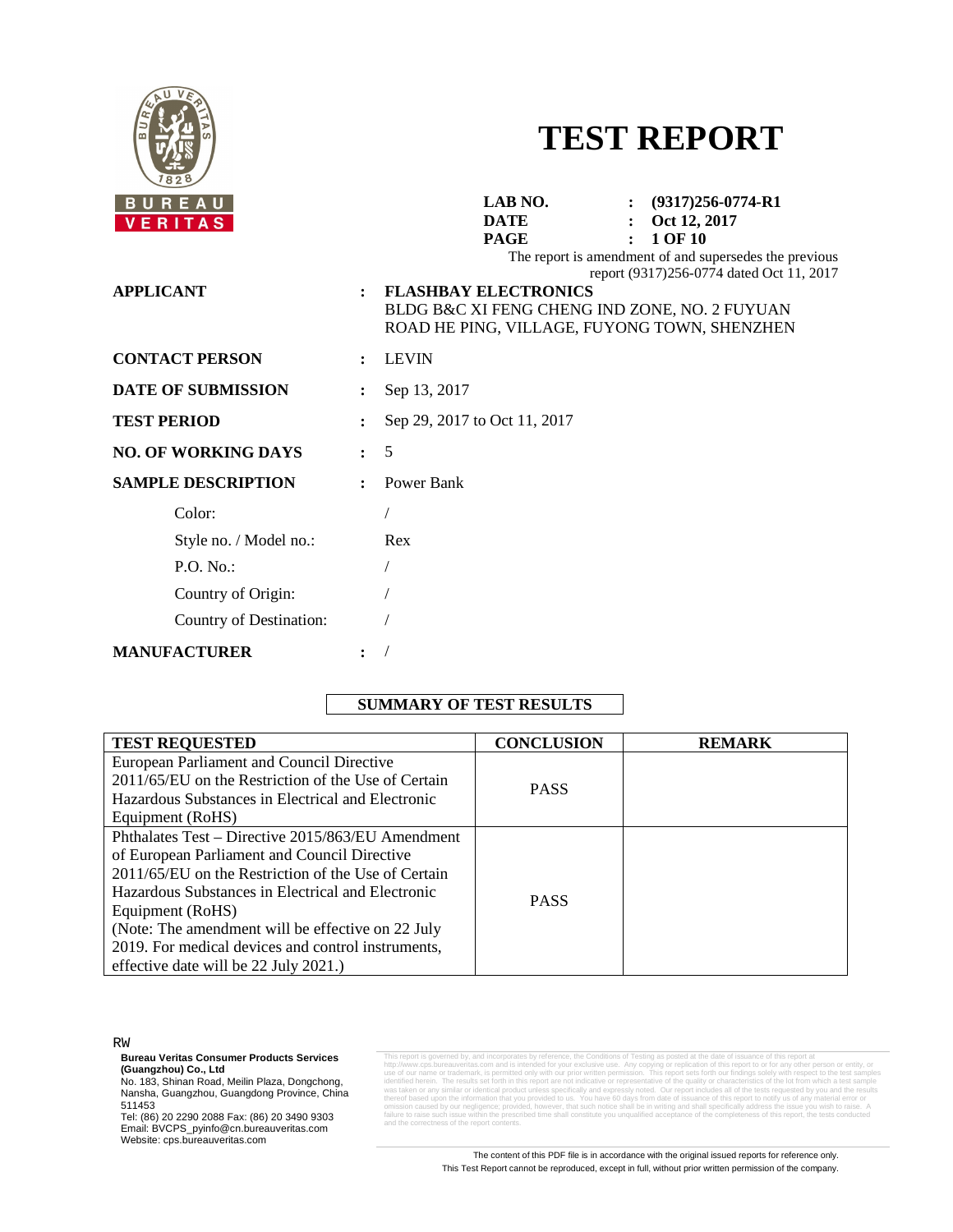

**LAB NO. : (9317)256-0774-R1 DATE : Oct 12, 2017 PAGE : 2 OF 10** 

BUREAU VERITAS CONSUMER PRODUCTS SERVICES (GUANGZHOU) CO., LTD

ma NINA REN 报告 SENIOR MANAGER

### **REMARK**

If there are questions or concerns on this report, please contact the following persons:

| a) | <b>GENERAL TEL:</b>     | (86) 755 83437287 |
|----|-------------------------|-------------------|
|    | FAX:                    | (86) 755 83439100 |
| b) | <b>BUSINESS SZ TEL:</b> | (86) 755 21534695 |
|    | FAX:                    | (86) 755 83439100 |
|    | <b>BUSINESS GZ TEL:</b> | (86) 20 87148525  |
|    | FAX:                    | (86) 20 87148528  |
|    |                         |                   |

 EMAIL: eechemical.sc@cn.bureauveritas.com cps.bureauveritas.cn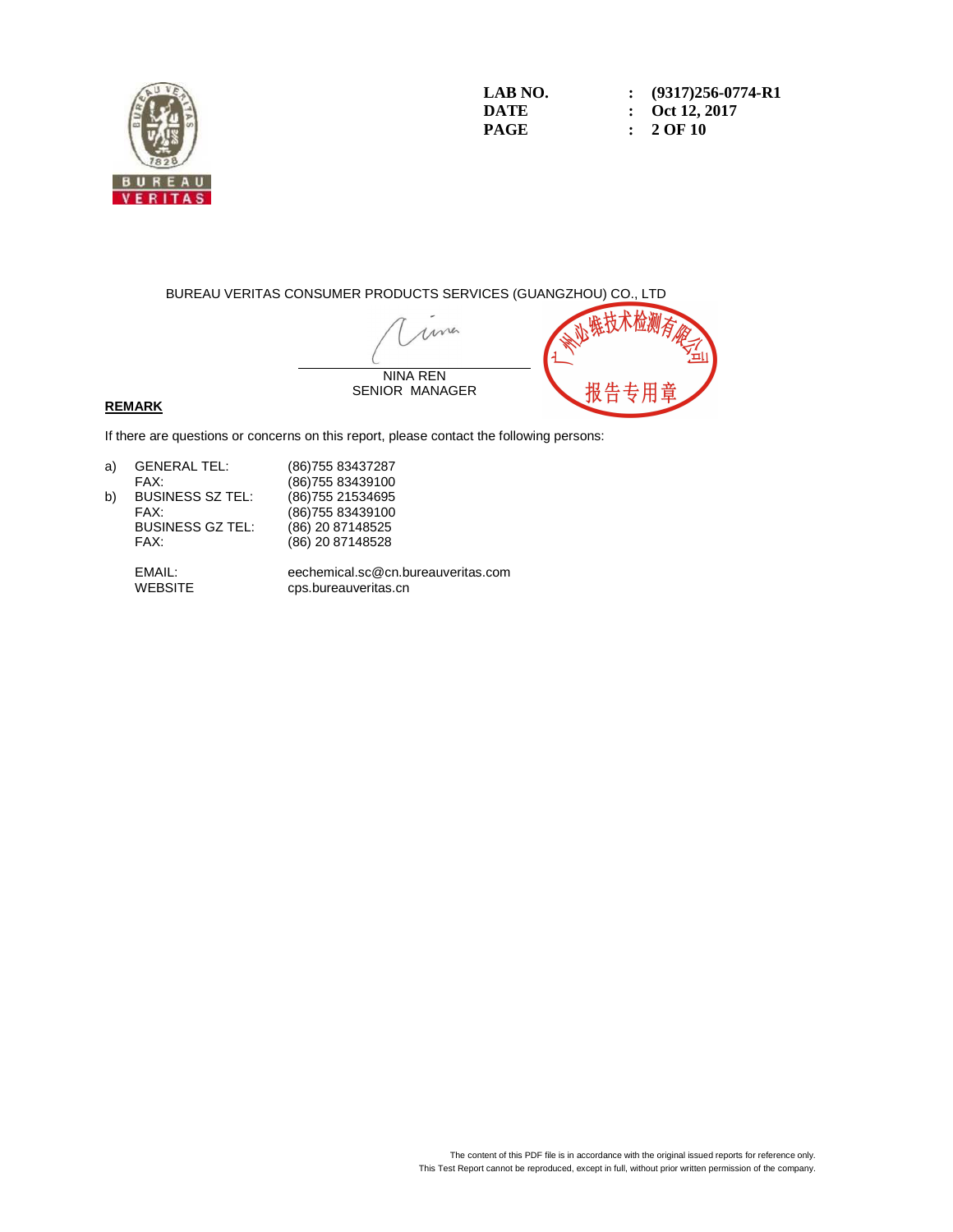

**LAB NO. : (9317)256-0774-R1 DATE : Oct 12, 2017 PAGE : 3 OF 10** 

## **Photo of the Submitted Sample**

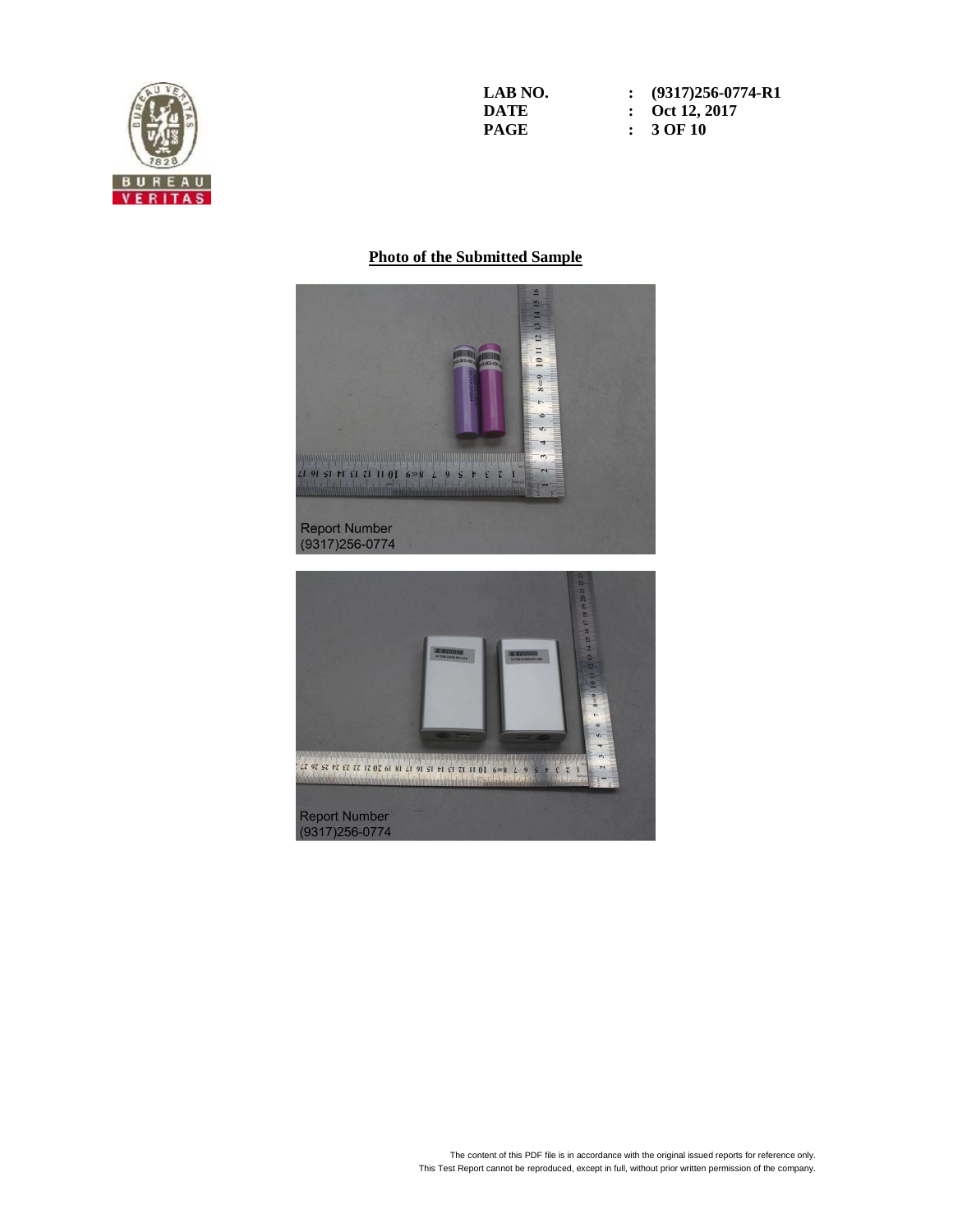

**LAB NO. : (9317)256-0774-R1 DATE :**  $\overline{Oct 12,2017}$ <br>**PAGE :**  $4 \text{ OF } 10$ **Page :**  $40F10$ 

## **Photograph of test item(s)**

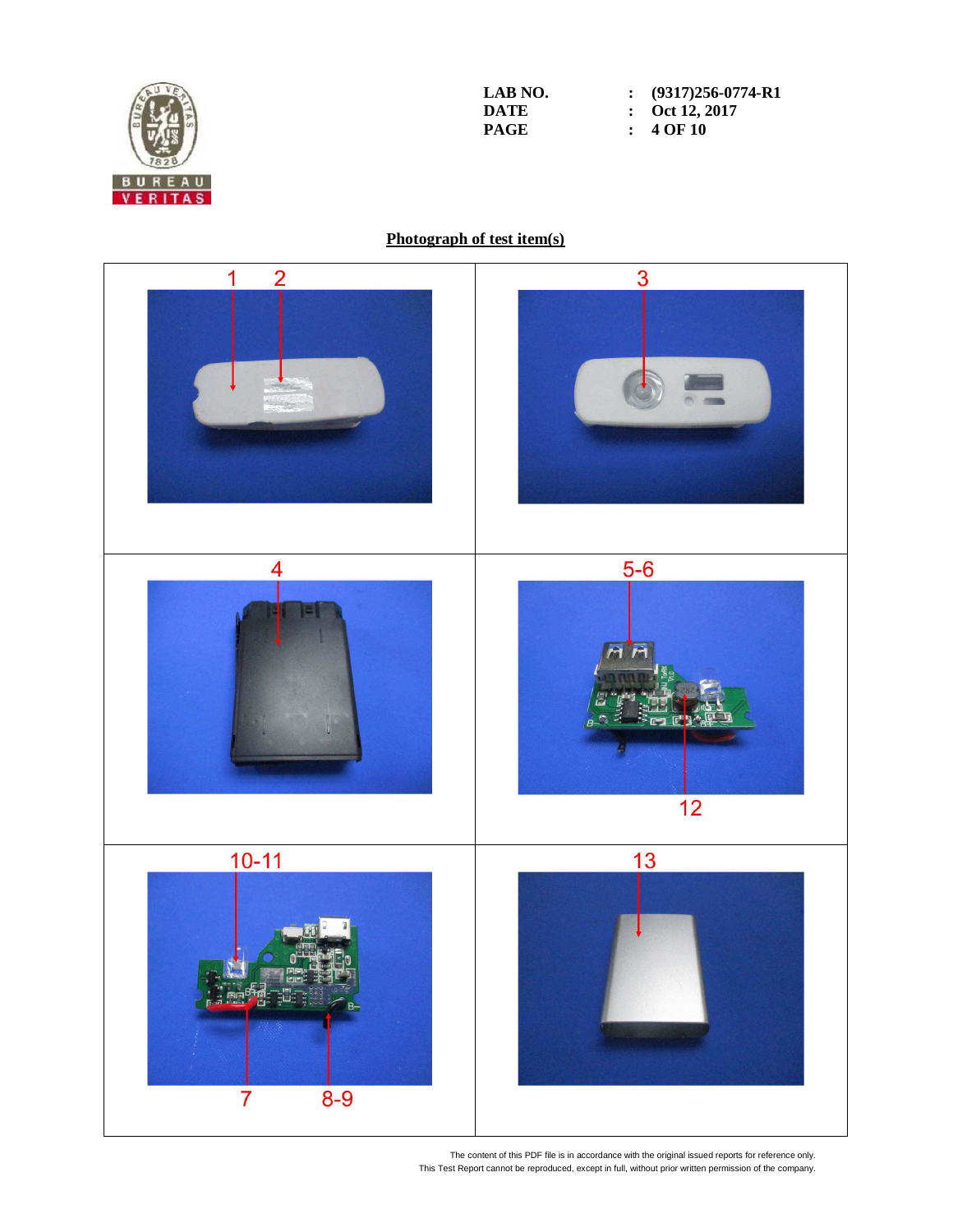

| LAB NO. | $\colon$ (9317)256-0774-R1 |
|---------|----------------------------|
| DATE    | : Oct 12, 2017             |
| PAGE    | $: 5$ OF 10                |

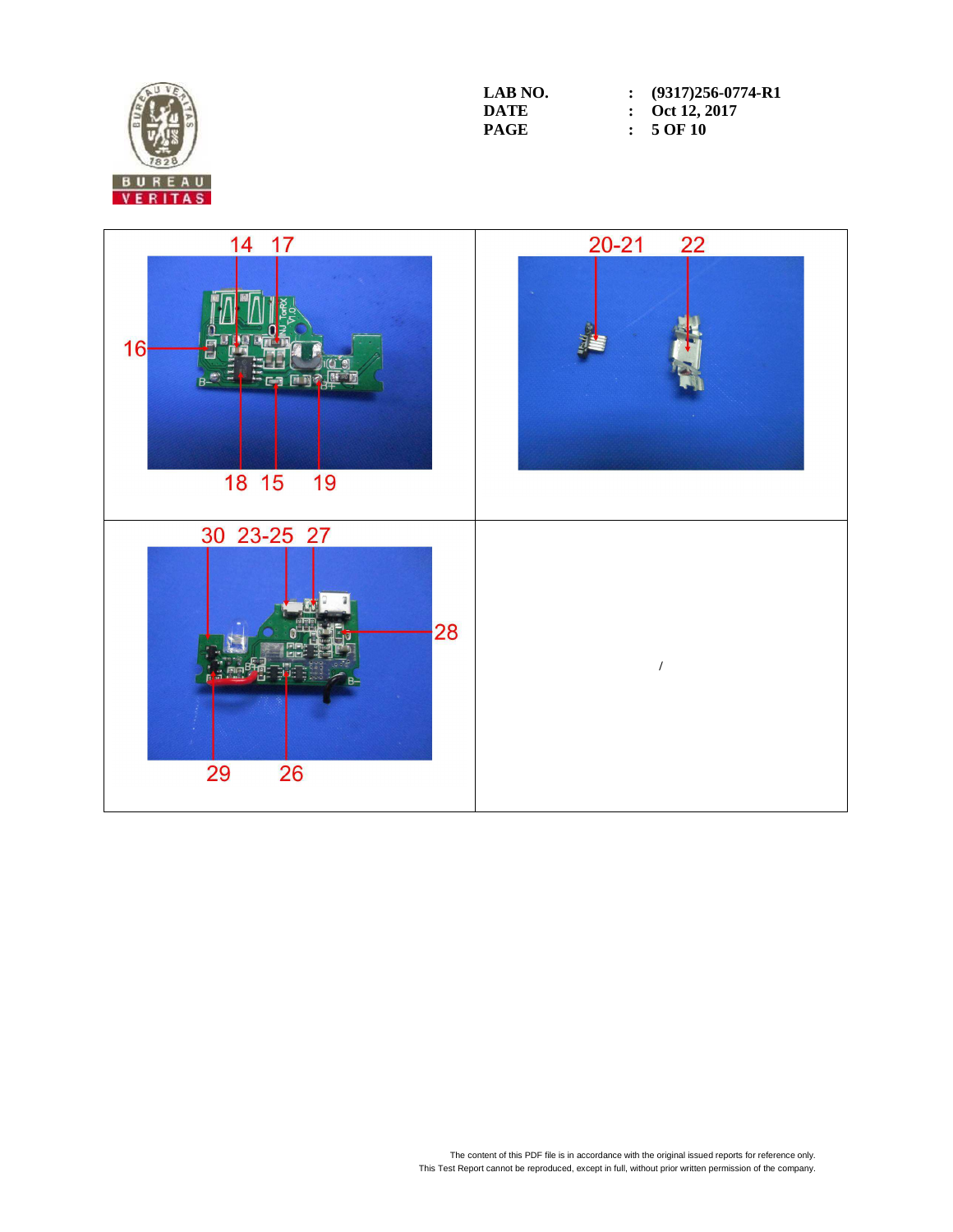

**LAB NO. : (9317)256-0774-R1 DATE : Oct 12, 2017 PAGE : 6 OF 10** 

## **TEST RESULT**

#### **Compliance Test - European Parliament and Council Directive 2011/65/EU on the Restriction of the Use of Certain Hazardous Substances in Electrical and Electronic Equipment (RoHS)**

| <b>Test Method</b>  | : See Appendix.                                                          |                              |
|---------------------|--------------------------------------------------------------------------|------------------------------|
| <b>Test Item(s)</b> | <b>Item / Component Description(s) + Location(s)</b>                     | Stvle(s)                     |
|                     | White plastic (cover)                                                    | $\overline{\phantom{a}}$     |
| $\overline{2}$      | Grey printed transparent plastic with adhesive (label)                   |                              |
| 3                   | Transparent plastic (lampshade)                                          | Ĭ,                           |
| 4                   | Black plastic (shell)                                                    | $\overline{\phantom{a}}$     |
| 5                   | Light beige plastic (connector, PCB)                                     |                              |
| 6                   | Silvery plated coppery metal (connector, PCB)                            |                              |
| 7                   | Red soft plastic (wire jacket)                                           | $\overline{a}$               |
| 8                   | Black soft plastic (wire jacket)                                         |                              |
| 9                   | Silvery plated coppery metal (wire, PCB)                                 | $\qquad \qquad \blacksquare$ |
| 10                  | Transparent body (LED)                                                   | $\overline{\phantom{m}}$     |
| 11                  | Silvery metal (pin, LED)                                                 | $\overline{a}$               |
| 12                  | Black/coppery body (inductor "11", PCB)                                  | $\overline{\phantom{0}}$     |
| 13                  | Silvery metal (case)                                                     |                              |
| 14                  | Brown body (SMD capacitor, PCB)                                          |                              |
| 15                  | White body (SMD capacitor, PCB)                                          |                              |
| $\overline{16}$     | Black body (SMD capacitor, PCB)                                          | $\overline{\phantom{m}}$     |
| 17                  | White/ black body (SMD resistor, PCB)                                    | $\overline{\phantom{a}}$     |
| 18                  | Grey printed black body (EC, PCB)                                        |                              |
| $\overline{19}$     | Silvery solder (PCB)                                                     | $\overline{a}$               |
| 20                  | Black plastic (core, connector, PCB)                                     | $\overline{a}$               |
| 21                  | Coppery plated silvery metal (connector inner, PCB)                      | $\qquad \qquad \blacksquare$ |
| 22                  | Silvery plated golden metal (connector, PCB)                             | $\overline{a}$               |
| 23                  | White plastic (switch, PCB)                                              |                              |
| 24                  | Black plastic (switch, PCB)                                              |                              |
| 25                  | Silvery plated coppery metal (switch, PCB)                               |                              |
| 26                  | Black/white body (SMD resistor)                                          |                              |
| 27                  | White/transparent body (LED, PCB)                                        | $\overline{\phantom{m}}$     |
| 28                  | Green/ white body (EC, PCB)                                              |                              |
| 29                  | Black body (EC, PCB)                                                     |                              |
| 30                  | Green PCB                                                                | $\overline{\phantom{a}}$     |
|                     | See Analytes and their corresponding Maximum Allowable Limit in Appendix |                              |

| $\overline{\phantom{a}}$ | <b>Result</b>  |                          |                                     |                             |             |                          |                          |
|--------------------------|----------------|--------------------------|-------------------------------------|-----------------------------|-------------|--------------------------|--------------------------|
| <b>Parameter</b>         | Lead (Pb)      | Cadmium<br>(Cd)          | Mercury<br>(Hg)                     | Chromium<br>$VI$ (Cr $VI$ ) | <b>PBBs</b> | <b>PBDEs</b>             | Conclusion               |
| Unit                     | mg/kg          | mg/kg                    | mg/kg                               | mg/kg                       | mg/kg       | mg/kg                    | $\overline{\phantom{a}}$ |
| <b>Test Item(s)</b>      |                | $\overline{\phantom{a}}$ | $\overline{\phantom{a}}$            | $\overline{\phantom{a}}$    |             | $\overline{\phantom{0}}$ |                          |
|                          | <b>ND</b>      | <b>ND</b>                | <b>ND</b>                           | <b>ND</b>                   | <b>ND</b>   | <b>ND</b>                | <b>PASS</b>              |
|                          | <b>ND</b>      | <b>ND</b>                | <b>ND</b>                           | <b>ND</b>                   | <b>ND</b>   | <b>ND</b>                | <b>PASS</b>              |
|                          | ND             | <b>ND</b>                | <b>ND</b>                           | <b>ND</b>                   | <b>ND</b>   | <b>ND</b>                | <b>PASS</b>              |
| 4                        | ND             | <b>ND</b>                | <b>ND</b><br><b>ND</b><br><b>ND</b> |                             | <b>ND</b>   | <b>PASS</b>              |                          |
|                          | N <sub>D</sub> | ND                       | <b>ND</b>                           | <b>ND</b>                   | <b>ND</b>   | <b>ND</b>                | <b>PASS</b>              |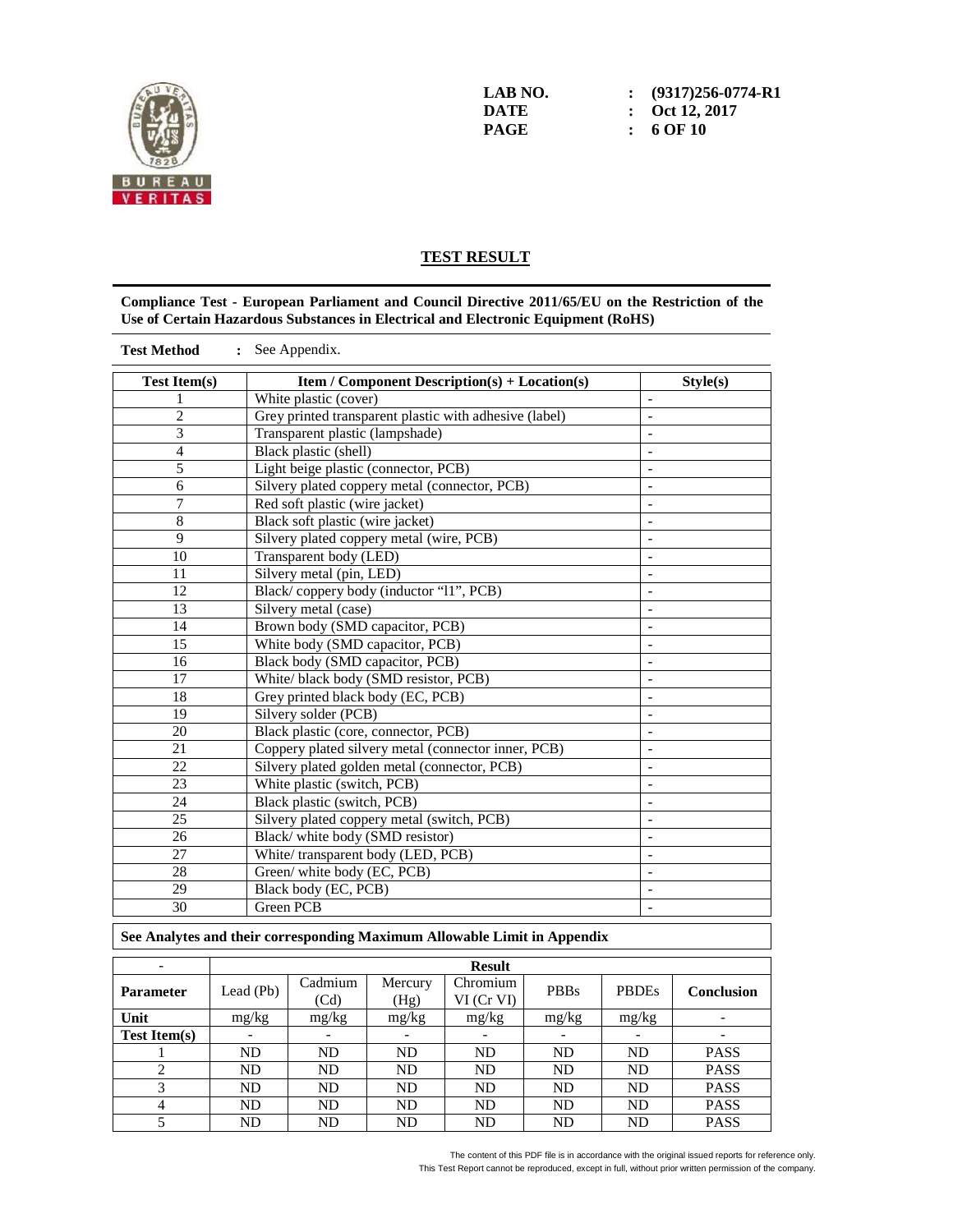

6 | ND | ND | ND | NA | NA | PASS 7 | ND | ND | ND | ND | ND | PASS 8 | ND | ND | ND | ND | ND | PASS 9 | ND | ND | ND | NA | NA | PASS  $10$  | ND | ND | ND | ND<sup>\*</sup> | ND<sup>\*</sup> | PASS 11 | ND | ND | ND | NA | NA | PASS 12 | ND | ND | ND | ND | ND | PASS 13 | ND | ND | ND | Negative\* | NA | NA | PASS 14 | ND | ND | ND | ND | ND | PASS 15 | ND | ND | ND | ND | ND | PASS 16 | ND | ND | ND | ND | ND | PASS 17 | ND | ND | ND | ND | ND | PASS 18 | ND | ND | ND | ND | ND | PASS 19 | ND | ND | ND | NA | NA | PASS 20 | ND | ND | ND | ND | ND | PASS 21 | ND | ND | ND | NA | NA | PASS 22 | ND | ND | ND | NA | NA | PASS 23 | ND | ND | ND | ND | ND | PASS 24 | ND | ND | ND | ND | ND | PASS 25 | ND | ND | ND | NA | NA | PASS 26 | ND | ND | ND | ND | ND | PASS 27 | ND | ND | ND | ND | ND<sup>\*</sup> | ND<sup>\*</sup> | PASS 28 | ND | ND | ND | ND | ND | PASS 29 | ND | ND | ND | ND | ND | PASS  $30$  | ND | ND | ND | ND | ND\* | PASS

Note / Key :

 $ND = Not detected$  ">" = Greater than<br>  $NR = Not$  requested  $mg/kg = milligram$ 

 $% = percent$  10 000 mg/kg = 1 %

 $mg/kg =$  milligram(s) per kilogram = ppm = part(s) per million

Detection Limit : See Appendix.

#### Remark :

The testing approach is listed in table of Appendix.

- denotes as reported result(s) was (were) performed by wet chemistry method. Others were screened by XRF. For XRF screening, the result(s) of Cr VI was (were) reported as total chromium and the result(s) of PBBs and PBDEs was (were) reported as total bromine. Also, the XRF result(s) may be different to the actual content based on various factors including, but not limit to, sample size, thickness, area, nonuniformity composition, surface flatness.
	- Only selected example(s) is (are) indicated on the photograph(s) in Comment.
	- According to European Parliament and Council Directive 2011/65/EU, Article 5 "Adaptation of the Annexes to scientific and technical progress", exemption(s) should be granted to the materials and components of Test Item(s) in the lists in Annexes III and IV of this directive.
	- Tested part(s) was/were specified by client.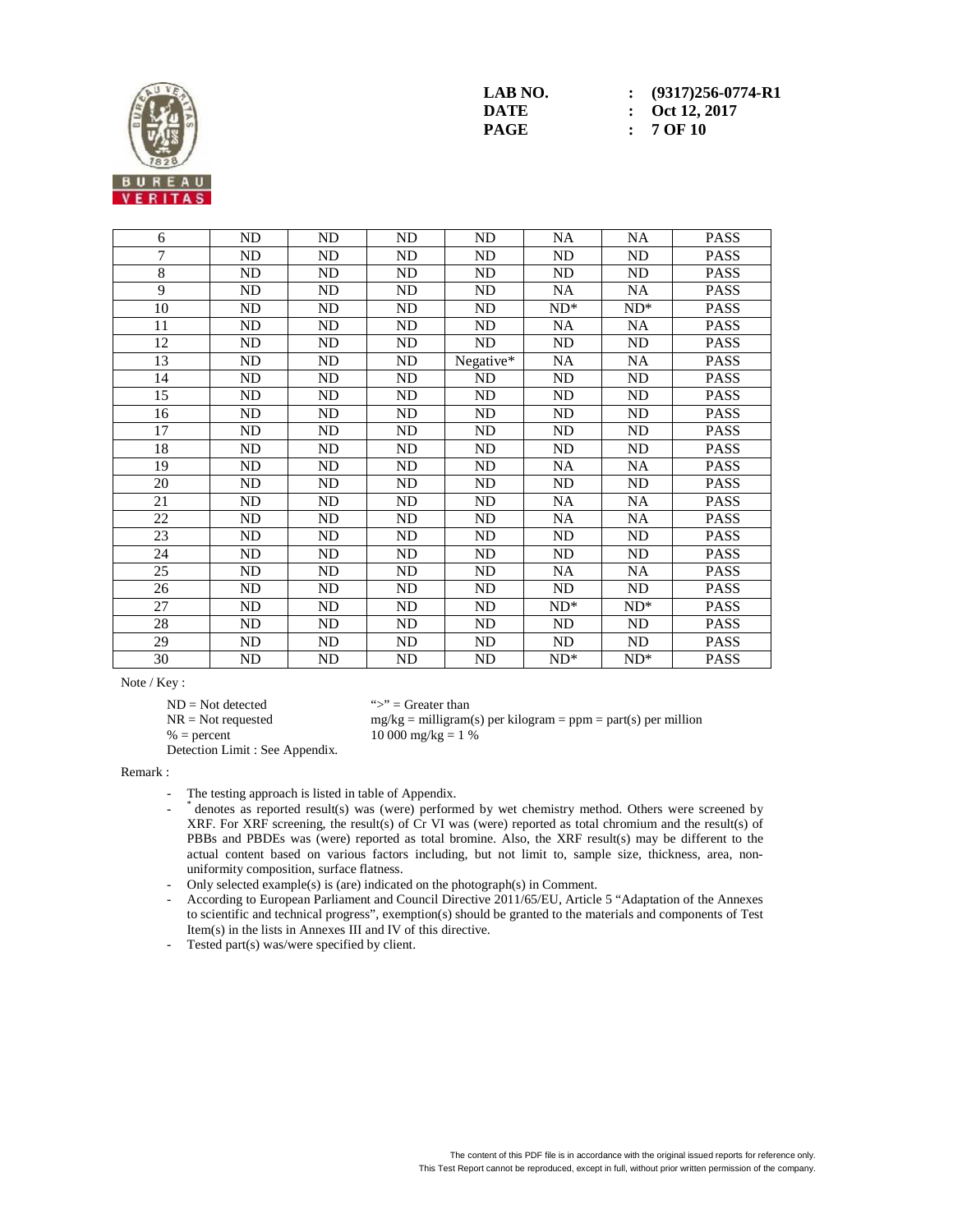

**LAB NO. : (9317)256-0774-R1 DATE : Oct 12, 2017 PAGE : 8 OF 10** 

## i. **TEST RESULT**

**Phthalates Test – Directive 2015/863/EU Amendment of European Parliament and Council Directive 2011/65/EU on the Restriction of the Use of Certain Hazardous Substances in Electrical and Electronic Equipment (RoHS)** 

| <b>Test Method</b>  | With reference to draft International Standard IEC 62321-8. |                          |
|---------------------|-------------------------------------------------------------|--------------------------|
| <b>Test Item(s)</b> | <b>Item / Component Description(s) + Location(s)</b>        | Style(s)                 |
|                     | White plastic (cover)                                       |                          |
| 2                   | Grey printed transparent plastic with adhesive (label)      | $\overline{\phantom{a}}$ |
| 3                   | Transparent plastic (lampshade)                             |                          |
| 4                   | Black plastic (shell)                                       |                          |
| 5                   | Light beige plastic (connector, PCB)                        |                          |
|                     | Red soft plastic (wire jacket)                              |                          |
| 8                   | Black soft plastic (wire jacket)                            | ۰                        |
| 10                  | Transparent body (LED)                                      |                          |
| 18                  | Grey printed black body (EC, PCB)                           |                          |
| 20                  | Black plastic (core, connector, PCB)                        | -                        |
| 23                  | White plastic (switch, PCB)                                 | -                        |
| 24                  | Black plastic (switch, PCB)                                 |                          |
| 29                  | Black body (EC, PCB)                                        |                          |
| 30                  | <b>Green PCB</b>                                            | -                        |

| <b>Maximum</b><br><b>Allowable Limit:</b> | DEHP, BBP, DBP & DIBP: 0.1% (Each) |           |      |                   |  |  |  |
|-------------------------------------------|------------------------------------|-----------|------|-------------------|--|--|--|
|                                           | <b>Result</b>                      |           |      |                   |  |  |  |
| <b>Tested Item(s)</b>                     | <b>Detected Analyte(s)</b>         | Conc.     | Unit | <b>Conclusion</b> |  |  |  |
| $1+2+3$                                   | ND                                 | ND        | $\%$ | <b>PASS</b>       |  |  |  |
| $4+5+10$                                  | ND                                 | <b>ND</b> | $\%$ | <b>PASS</b>       |  |  |  |
| $7 + 8$                                   | ND                                 | ND        | %    | <b>PASS</b>       |  |  |  |
| $20+23+24$                                | ND                                 | ND        | $\%$ | <b>PASS</b>       |  |  |  |
| $18+29+30$                                | ND                                 | ND        | $\%$ | <b>PASS</b>       |  |  |  |

Note / Key :

 $ND = Not detected$  ">" = Greater than  $% = percent$  10 000 mg/kg = 1 % Detection Limit (%) : 0.005

 $NR = Not requested$  mg/kg = milligram(s) per kilogram = ppm = part(s) per million

Remark : The list of phthalates is summarized in table of Appendix.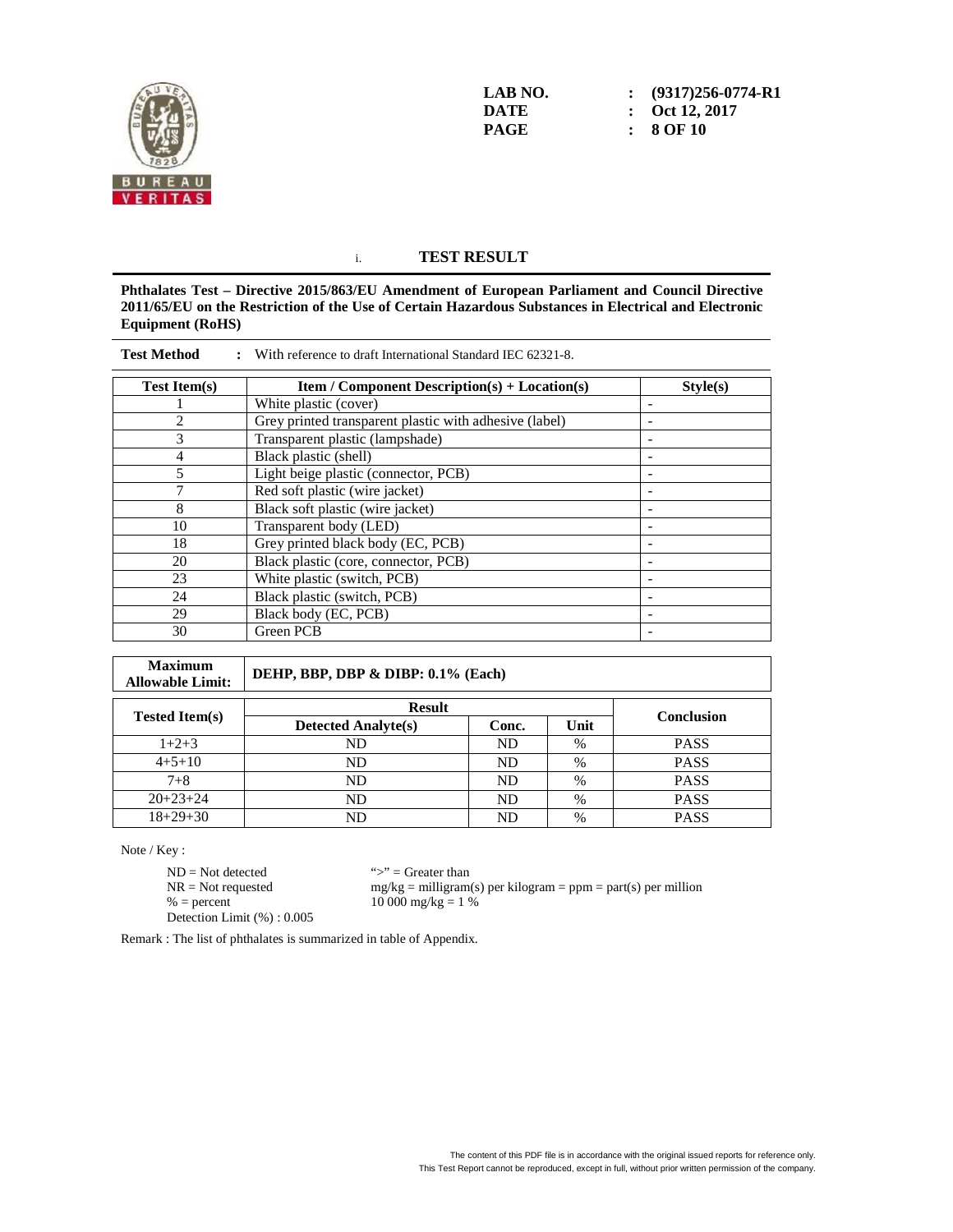

| LAB NO. | $\therefore$ (9317)256-0774-R1 |
|---------|--------------------------------|
| DATE    | $\therefore$ Oct 12, 2017      |
| PAGE    | $\therefore$ 9 OF 10           |

## **APPENDIX**

|                                                                                                                                                                                                                                                                                                                                                                                                                                                                                                                                                                                                                                                                                                                                                                                                                                                                                                                                       |                                                                                                                                                                                                                                                                                                                                                                                                                                                                       |                | Detection Limit (mg/kg)          |               |                                             |                                    |
|---------------------------------------------------------------------------------------------------------------------------------------------------------------------------------------------------------------------------------------------------------------------------------------------------------------------------------------------------------------------------------------------------------------------------------------------------------------------------------------------------------------------------------------------------------------------------------------------------------------------------------------------------------------------------------------------------------------------------------------------------------------------------------------------------------------------------------------------------------------------------------------------------------------------------------------|-----------------------------------------------------------------------------------------------------------------------------------------------------------------------------------------------------------------------------------------------------------------------------------------------------------------------------------------------------------------------------------------------------------------------------------------------------------------------|----------------|----------------------------------|---------------|---------------------------------------------|------------------------------------|
|                                                                                                                                                                                                                                                                                                                                                                                                                                                                                                                                                                                                                                                                                                                                                                                                                                                                                                                                       | <b>Name of Analytes</b>                                                                                                                                                                                                                                                                                                                                                                                                                                               |                | X-ray fluorescence (XRF)[a]      |               | <b>Maximum</b><br><b>Allowable</b>          |                                    |
| No.                                                                                                                                                                                                                                                                                                                                                                                                                                                                                                                                                                                                                                                                                                                                                                                                                                                                                                                                   |                                                                                                                                                                                                                                                                                                                                                                                                                                                                       | <b>Plastic</b> | Metallic /<br>glass /<br>ceramic | <b>Others</b> | Wet<br>Chemistry                            | Limit<br>(mg/kg)                   |
| 1                                                                                                                                                                                                                                                                                                                                                                                                                                                                                                                                                                                                                                                                                                                                                                                                                                                                                                                                     | Lead (Pb)                                                                                                                                                                                                                                                                                                                                                                                                                                                             | 100            | 200                              | 200           | $10^{[b]}$                                  | 1 0 0 0                            |
| $\overline{c}$                                                                                                                                                                                                                                                                                                                                                                                                                                                                                                                                                                                                                                                                                                                                                                                                                                                                                                                        | Cadmium (Cd)                                                                                                                                                                                                                                                                                                                                                                                                                                                          | 50             | 50                               | 50            | $10^{[b]}$                                  | 100                                |
| 3                                                                                                                                                                                                                                                                                                                                                                                                                                                                                                                                                                                                                                                                                                                                                                                                                                                                                                                                     | Mercury (Hg)                                                                                                                                                                                                                                                                                                                                                                                                                                                          | 100            | 200                              | 200           | $10^{[c]}$                                  | 1 000                              |
| $\overline{4}$                                                                                                                                                                                                                                                                                                                                                                                                                                                                                                                                                                                                                                                                                                                                                                                                                                                                                                                        | Chromium (Cr)                                                                                                                                                                                                                                                                                                                                                                                                                                                         | 100            | 200                              | 200           | <b>NA</b>                                   | $\rm NA$                           |
| 5                                                                                                                                                                                                                                                                                                                                                                                                                                                                                                                                                                                                                                                                                                                                                                                                                                                                                                                                     | Chromium VI (Cr VI)                                                                                                                                                                                                                                                                                                                                                                                                                                                   | NA             | NA                               | NA            | $3^{[g, h]}/10^{[d]}$<br>See $^{\rm [e,j]}$ | $1000/$<br>Negative <sup>[j]</sup> |
| 6                                                                                                                                                                                                                                                                                                                                                                                                                                                                                                                                                                                                                                                                                                                                                                                                                                                                                                                                     | Bromine (Br)                                                                                                                                                                                                                                                                                                                                                                                                                                                          | 200            | NA                               | 200           | NA                                          | NA                                 |
| $\tau$                                                                                                                                                                                                                                                                                                                                                                                                                                                                                                                                                                                                                                                                                                                                                                                                                                                                                                                                | Polybromobiphenyls (PBBs)<br>- Bromobiphenyl (MonoBB)<br>- Dibromobiphenyl (DiBB)<br>- Tribromobiphenyl (TriBB)<br>- Tetrabromobiphenyl (TetraBB)<br>- Pentabromobiphenyl (PentaBB)<br>- Hexabromobiphenyl (HexaBB)<br>- Heptabromobiphenyl (HeptaBB)<br>- Octabromobiphenyl (OctaBB)<br>- Nonabromobiphenyl (NonaBB)<br>- Decabromobiphenyl (DecaBB)                                                                                                                 | NA             | NA                               | NA            | Each $50^{[f]}$                             | Sum 1 000                          |
| 8                                                                                                                                                                                                                                                                                                                                                                                                                                                                                                                                                                                                                                                                                                                                                                                                                                                                                                                                     | Polybromodiphenyl ethers (PBDEs)<br>- Bromodiphenyl ether (MonoBDE)<br>- Dibromodiphenyl ether (DiBDE)<br>- Tribromodiphenyl ether (TriBDE)<br>- Tetrabromodiphenyl ether (TetraBDE)<br>- Pentabromodiphenyl ether (PentaBDE)<br>- Hexabromodiphenyl ether (HexaBDE)<br>- Heptabromodiphenyl ether (HeptaBDE)<br>- Octabromodiphenyl ether (OctaBDE)<br>- Nonabromodiphenyl ether (NonaBDE)<br>- Decabromodiphenyl ether (DecaBDE)                                    | NA             | NA                               | NA            | Each $50^{[f]}$                             | Sum 1 000                          |
|                                                                                                                                                                                                                                                                                                                                                                                                                                                                                                                                                                                                                                                                                                                                                                                                                                                                                                                                       | $NA = Not applicable$                                                                                                                                                                                                                                                                                                                                                                                                                                                 |                |                                  |               |                                             |                                    |
| [a]                                                                                                                                                                                                                                                                                                                                                                                                                                                                                                                                                                                                                                                                                                                                                                                                                                                                                                                                   | Test method with reference to International Standard IEC 62321-3-1: 2013.                                                                                                                                                                                                                                                                                                                                                                                             |                |                                  |               |                                             |                                    |
| [b]                                                                                                                                                                                                                                                                                                                                                                                                                                                                                                                                                                                                                                                                                                                                                                                                                                                                                                                                   | Test method with reference to International Standard IEC 62321-5: 2013.                                                                                                                                                                                                                                                                                                                                                                                               |                |                                  |               |                                             |                                    |
| [c]                                                                                                                                                                                                                                                                                                                                                                                                                                                                                                                                                                                                                                                                                                                                                                                                                                                                                                                                   | Test method with reference to International Standard IEC 62321-4: 2017.                                                                                                                                                                                                                                                                                                                                                                                               |                |                                  |               |                                             |                                    |
| [d]                                                                                                                                                                                                                                                                                                                                                                                                                                                                                                                                                                                                                                                                                                                                                                                                                                                                                                                                   | Polymers and Electronics - Test method with reference to European Standard EN 62321-7-2: 2017.                                                                                                                                                                                                                                                                                                                                                                        |                |                                  |               |                                             |                                    |
| $[{\rm e}]$                                                                                                                                                                                                                                                                                                                                                                                                                                                                                                                                                                                                                                                                                                                                                                                                                                                                                                                           | Metal - Test method with reference to International Standard IEC 62321-7-1: 2015 <sup>[i]</sup> .                                                                                                                                                                                                                                                                                                                                                                     |                |                                  |               |                                             |                                    |
| $[f] % \centering % {\includegraphics[width=0.9\textwidth]{figs/appendix.png}} \caption{The figure shows the number of times, and the number of times, and the number of times, and the number of times, and the number of times, and the number of times, and the number of times, and the number of times, and the number of times, and the number of times, and the number of times, and the number of times, and the number of times, and the number of times, and the number of times, and the number of times, and the number of times, and the number of times, and the number of times, and the number of times, and the number of times, and the number of times, and the number of times, and the number of times, and the number of times, and the number of times, and the number of times, and the number of times, and the number of times, and the number of times, and the number of times, and$                      | Test method with reference to International Standard IEC 62321-6: 2015.                                                                                                                                                                                                                                                                                                                                                                                               |                |                                  |               |                                             |                                    |
| [g]                                                                                                                                                                                                                                                                                                                                                                                                                                                                                                                                                                                                                                                                                                                                                                                                                                                                                                                                   | Leather - Test method International Standard ISO 17075: 2007.                                                                                                                                                                                                                                                                                                                                                                                                         |                |                                  |               |                                             |                                    |
| [h]                                                                                                                                                                                                                                                                                                                                                                                                                                                                                                                                                                                                                                                                                                                                                                                                                                                                                                                                   | Other Than Metal, Leather, Polymers and Electronics - Test method with reference to International Standard ISO<br>17075: 2007.                                                                                                                                                                                                                                                                                                                                        |                |                                  |               |                                             |                                    |
| $[1] % \centering \includegraphics[width=0.9\columnwidth]{figures/fig_10.pdf} \caption{The average number of times of the estimators in the left and right. The blue number of times in the right, the red number of times in the right, the red number of times in the right, the red number of times in the right, the red number of times in the right, the red number of times in the right, the red number of times in the right, the red number of times in the right, the red number of times in the right, the red number of times in the right, the red number of times in the right, the red number of times in the right, the red number of times in the right, the red number of times in the right, the red number of times in the right, the red number of times in the right, the red number of times in the right, the red number of times in the right, the red number of times in the right, the red number$<br>[j] | The principle of this method was evaluated and supported by two studies organized by IEC TC 111 WG3. These<br>studies were focused on detecting the presence of Cr VI in the corrosion protection coatings on metallic samples.<br>Result(s) of Cr VI for metallic material(s) was (were) expressed in term of positive and negative. Negative means<br>the absence of Cr VI on the tested areas and the result(s) was (were) regarded as in compliance with European |                |                                  |               |                                             |                                    |

Parliament and Council Directive 2011/65/EU, Article 4(1). While, positive means the presence of Cr VI on tested areas and the result(s) was (were) regarded as in conflict with European Parliament and Council Directive